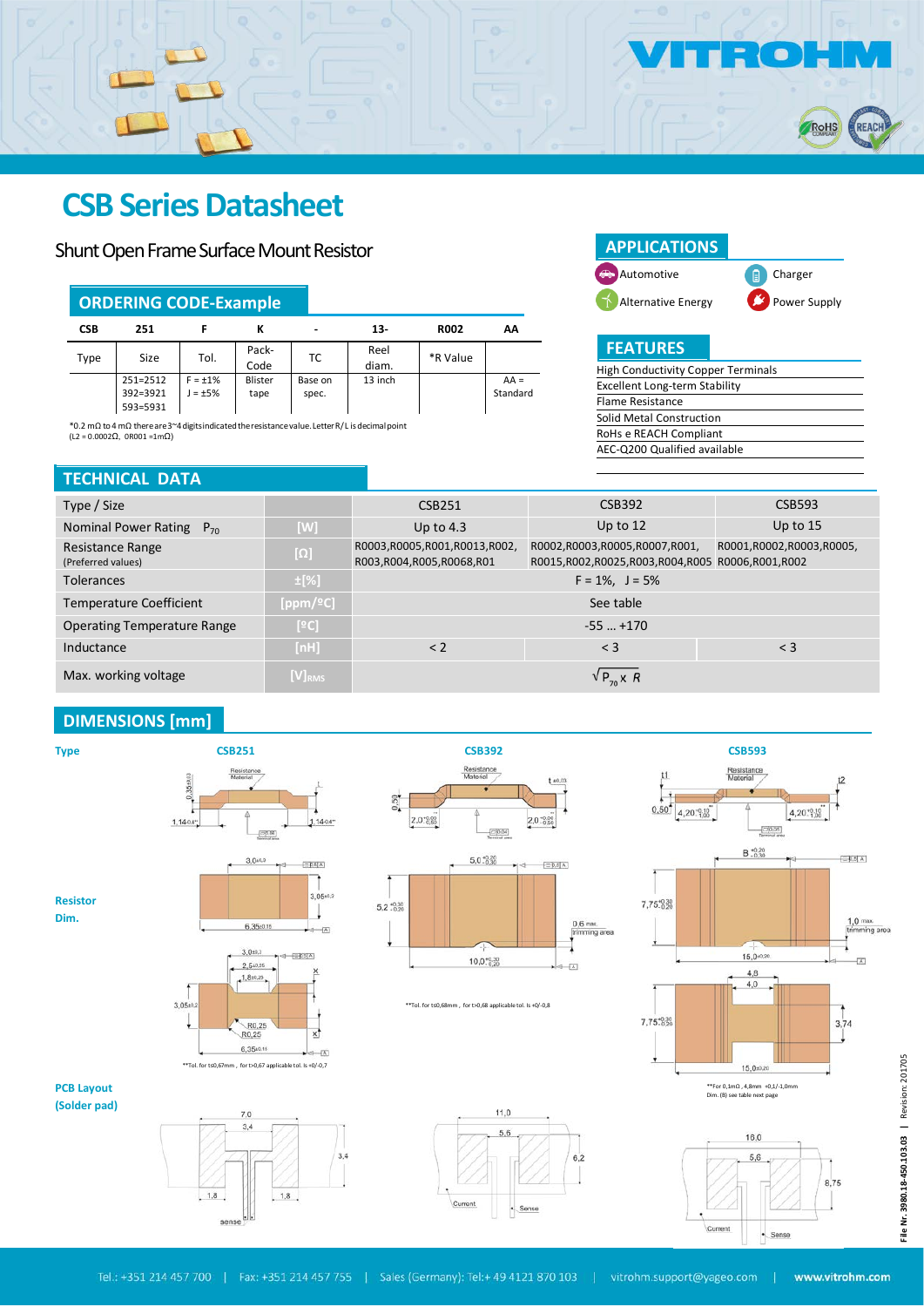# **CSB Series Datasheet**

### **PERFORMANCE DATE**

| <b>Type</b>                                                                                                           |           | <b>CSB251</b>                                | <b>CSB392</b>            | <b>CSB593</b>                |  |  |
|-----------------------------------------------------------------------------------------------------------------------|-----------|----------------------------------------------|--------------------------|------------------------------|--|--|
|                                                                                                                       |           |                                              | 70170 (0W)               |                              |  |  |
| Derating Linear                                                                                                       | [°C]      |                                              |                          |                              |  |  |
| Endurance<br>IEC60115-1 clause 4.25<br>$(P_{70}, @ 70[°C], 1000[h])$                                                  | $\pm$ [%] | 1,0                                          |                          |                              |  |  |
| Resistance to Soldering Heat<br>IEC60115-1 clause 4.18<br>$(260^{+5}[^{\circ}C], 3,5^{+1}[s])$                        | $\pm$ [%] | N.A.                                         |                          |                              |  |  |
| Low Temperature Exposure<br>$-65[°C]$ 24[H]                                                                           | $\pm$ [%] | 0,1                                          |                          |                              |  |  |
| High Temperature Exposure<br>+170[ <sup>9</sup> C] 1000[H]                                                            | $\pm$ [%] | $\mathbf{1}$                                 |                          |                              |  |  |
| Rapid change of temperature<br>IEC60115-1 clause 4.19 and IEC60068-2-14<br>(30 [min] -55 [ºC] and 30 [min] +150 [ºC]) | $\pm$ [%] | 0,5                                          |                          |                              |  |  |
| <b>Biased Humidity</b><br>MIL-STD-202 Method 103<br>(85[ºC], 85[%RH] 1.000[h])                                        | $\pm$ [%] | 0,5                                          |                          |                              |  |  |
| <b>Vibrations</b><br>Mil-STD-202 Method 204<br>(10 to 2000 [Hz], 5 [G] for 20 [min], 12 cycles, each of 3 orientation | $\pm$ [%] | 0,2                                          |                          |                              |  |  |
| <b>Mechanical Shock</b><br>Mil-STD-202 Method 213<br>(Method C, peak value 100 [G], Half sine)                        | $\pm$ [%] | 0,2                                          |                          |                              |  |  |
| Solderability<br>IEC60068-2-20<br>$(245^{+5}[9C]3^{+0.5}[5])$                                                         |           | Solder bath method (> 95% coverage)          |                          |                              |  |  |
| Stability deviation                                                                                                   |           | < 0.5 after 2000 Hours $*T_t = 110^{\circ}C$ |                          |                              |  |  |
| $*$ Tt = Terminal Temperature                                                                                         | $\pm$ [%] |                                              | $<$ 1.0 after 2000 Hours | * $T_t = 140$ <sup>o</sup> C |  |  |

## **ELECTRICAL CHARACTERISTICS**

|               | Value             | Resistance     | <b>Thickness</b>     |                  | <b>TCR</b>                | $P_{70}$       | $P_{100}$      |                                  |                                  | <b>Resistive alloy</b> |  |
|---------------|-------------------|----------------|----------------------|------------------|---------------------------|----------------|----------------|----------------------------------|----------------------------------|------------------------|--|
| <b>Type</b>   | [m <sub>Ω</sub> ] | values         | t [mm]               |                  | [ppm]                     | [W]            | [W]            |                                  | <b>Material</b>                  | TCR [ppm]              |  |
|               | 0.3               | L <sub>3</sub> | 0,95                 |                  | $<100$                    | 4.3            | 3.0            |                                  | <b>Copper Manganese MC2Alloy</b> |                        |  |
|               | 0.5               | L5             | 0,85                 |                  | < 75                      | 4.3            | 3.0            |                                  |                                  | $< \pm 10$             |  |
|               | 1.0               | R001           | 0,42                 |                  |                           | 4.3            | 3.0            |                                  | Copper Manganese 43 Alloy        |                        |  |
|               | 1.3               | 1L3            | 0,33                 |                  |                           | 4.3            | 3.0            |                                  |                                  |                        |  |
| <b>CSB251</b> | 2.0               | R002           | 0,67                 |                  | 2.9<br>< 50<br>2.9<br>2.1 | 4.3            | 3.0            |                                  |                                  |                        |  |
|               | 3.0               | R003           | 0,45                 |                  |                           |                | 2.0            |                                  |                                  |                        |  |
|               | 4.0               | R004           | 0,33                 |                  |                           |                | 2.0            |                                  | Aluchrom Alloy                   | $< -25$                |  |
|               | 5.0               | <b>R005</b>    | 0,33                 |                  |                           |                | 1.5            |                                  |                                  |                        |  |
|               | 6.8               | 6L8            | 0,33                 |                  |                           | 2.1            | 1.5            |                                  |                                  |                        |  |
|               | 10                | <b>R01</b>     | 0,33                 |                  |                           | 1.4            | 1.0            |                                  |                                  |                        |  |
|               | Value             | Resistance     |                      | <b>Thickness</b> | <b>TCR</b>                | $P_{70}$       | $P_{100}$      |                                  |                                  | <b>Resistive alloy</b> |  |
| <b>Type</b>   | [m <sub>Ω</sub> ] | values         | t [mm]               |                  | [ppm]                     | [W]            | [W]            |                                  | <b>Material</b>                  | TCR [ppm]              |  |
|               | 0.2               | L2             |                      | 1,42             | < 150                     | 12             | 5              | <b>Copper Manganese MC2Alloy</b> |                                  |                        |  |
|               | 0.3               | L <sub>3</sub> |                      | 1.42             | < 100                     | 10             | 5              |                                  |                                  | $< \pm 10$             |  |
|               | 0.5               | L5             |                      | 0,84             | < 70                      | 9              | 5              |                                  |                                  |                        |  |
|               | 0.7               | L7             |                      | 0,60             | < 60                      | 8              | 5              |                                  | Copper Manganese 43 Alloy        |                        |  |
|               | 1.0               | R001           | 0,42                 |                  |                           | $\overline{7}$ | $\overline{4}$ |                                  |                                  |                        |  |
| <b>CSB392</b> | 1.0               | R001           |                      | 1,36             |                           | 8              | 5              |                                  |                                  |                        |  |
|               | 1.5               | 1L5            | 0,91<br>0,68<br>0,54 |                  | < 50                      | $\overline{7}$ | 4.5            | Aluchrom Alloy                   |                                  | $< -25$                |  |
|               | 2.0               | R002           |                      |                  |                           | 6              | $\overline{4}$ |                                  |                                  |                        |  |
|               | 2.5               | <b>2L5</b>     |                      |                  |                           | 5              | 3.5            |                                  |                                  |                        |  |
|               | 3.0               | R003           | 0,45                 |                  |                           | 5              | 3              |                                  |                                  |                        |  |
|               | 4.0               | R004           | 0,34                 |                  |                           | $\overline{4}$ | 2,5            |                                  |                                  |                        |  |
|               | 5.0               | R005           | 0,27                 |                  |                           | $\overline{3}$ | $\overline{2}$ |                                  |                                  |                        |  |
|               | Value             | Resistance     |                      | <b>Thickness</b> |                           |                |                |                                  |                                  |                        |  |
| <b>Type</b>   |                   |                |                      |                  | TCR [ppm]                 | $P_{70}$       | $P_{100}$      | B                                | <b>Material</b>                  | <b>Resistive alloy</b> |  |
|               | [m <sub>Ω</sub> ] | values         | t1                   | t2               |                           | [W]            | [W]            | [mm]                             |                                  | TCR [ppm]              |  |
|               | 0.1               | L1             | 1,42 1,42            |                  |                           | 15             | 10             | 3,7                              | <b>Copper Manganese MC2Alloy</b> |                        |  |
|               | 0.2               | L <sub>2</sub> | 1,40                 | 1,40             | < 100                     | 15             | 10             | 5,0                              |                                  | $< \pm 10$             |  |
|               | 0.3               | L <sub>3</sub> | 0,93                 | 0,93             |                           | 10             | $\overline{7}$ | 5,0                              | Copper Manganese 43 Alloy        |                        |  |
| <b>CSB593</b> | 0.5               | L <sub>5</sub> | 0,56                 | 0,56             |                           | 8              | 6              | 5,0                              |                                  |                        |  |
|               | 0.5               | L5             | 1,62                 | 1,42             | < 75                      | 10             | $\overline{7}$ | 4,4                              | Aluchrom Alloy                   | $< -25$                |  |
|               | 0.6               | L6             | 0,47                 | 0,47             |                           | 6<br>8<br>5,0  |                | Copper Manganese 43 Alloy        | $< \pm 10$                       |                        |  |
|               | 1.0               | R001           | 0,91                 | 0,91             | < 50                      | 9              | 6              | 5,0<br>Aluchrom Alloy            |                                  | $< -25$                |  |
|               | 2.0               | R002           | 0,46                 | 0,70             |                           | $\overline{7}$ | $\overline{a}$ | 5,0                              |                                  |                        |  |